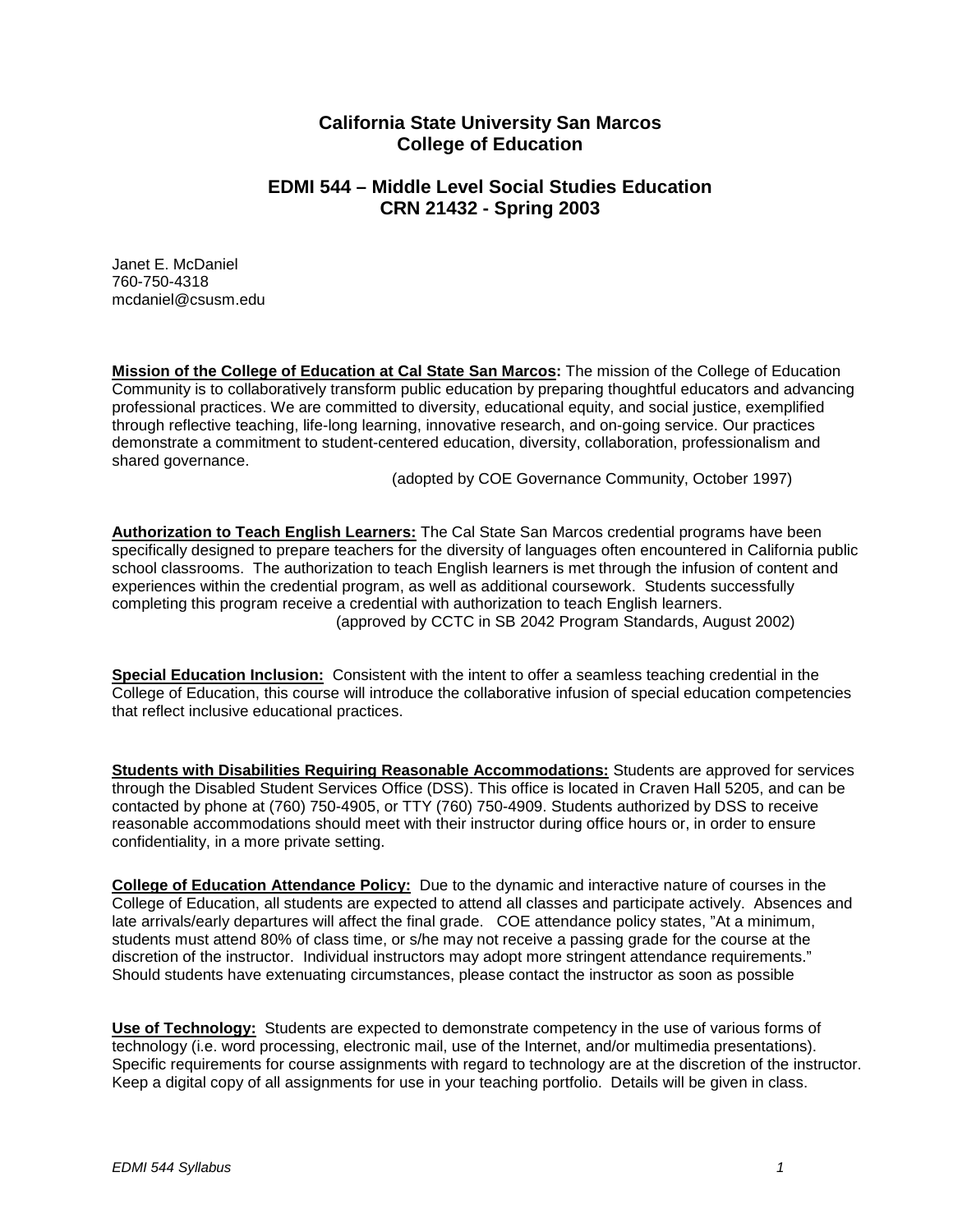## **Course Objectives:**

Students will:

- 1. Gain knowledge of:
	- the aims of social studies in K-12 education
	- appropriate methods and materials for instruction in middle level social studies;
- 2. Integrate this knowledge with past experiences and knowledge;
- 3. Prepare to apply flexibly this knowledge in the middle schools.

#### **Required Text**

Choate. J. S. *Successful Inclusive Teaching (3rd ed.).* Boston: Allyn & Bacon.

## **Teacher Performance Expectation (TPE) Competencies**

This course is designed to help teachers seeking the Multiple Subjects Credential with Middle Level Certificateto develop the skills, knowledge, and attitudes necessary to assist schools and districts in implementing effective programs for all students. The successful candidate will be able to merge theory and practice in order to realize a comprehensive and extensive educational program for all students. The following TPEs are addressed in this course:

*Primary Emphasis:* TPE 6b: Developmentally Appropriate Practices in Grades 4-8 TPE 9: Instructional Planning TPE 10: Instructional Time TPE 11: Social Environment TPE 12: Professional, Legal, and Ethical Obligation TPE 15: Social Justice and Equity

*Secondary Emphasis:* TPE 4: Making Content Accessible TPE 7: Teaching English Learners TPE 14: Educational Technology

The Teacher Performance Expectations identified here are addressed in EDMI 512 through class discussions, activities, oral/visual presentations, and written assignments.